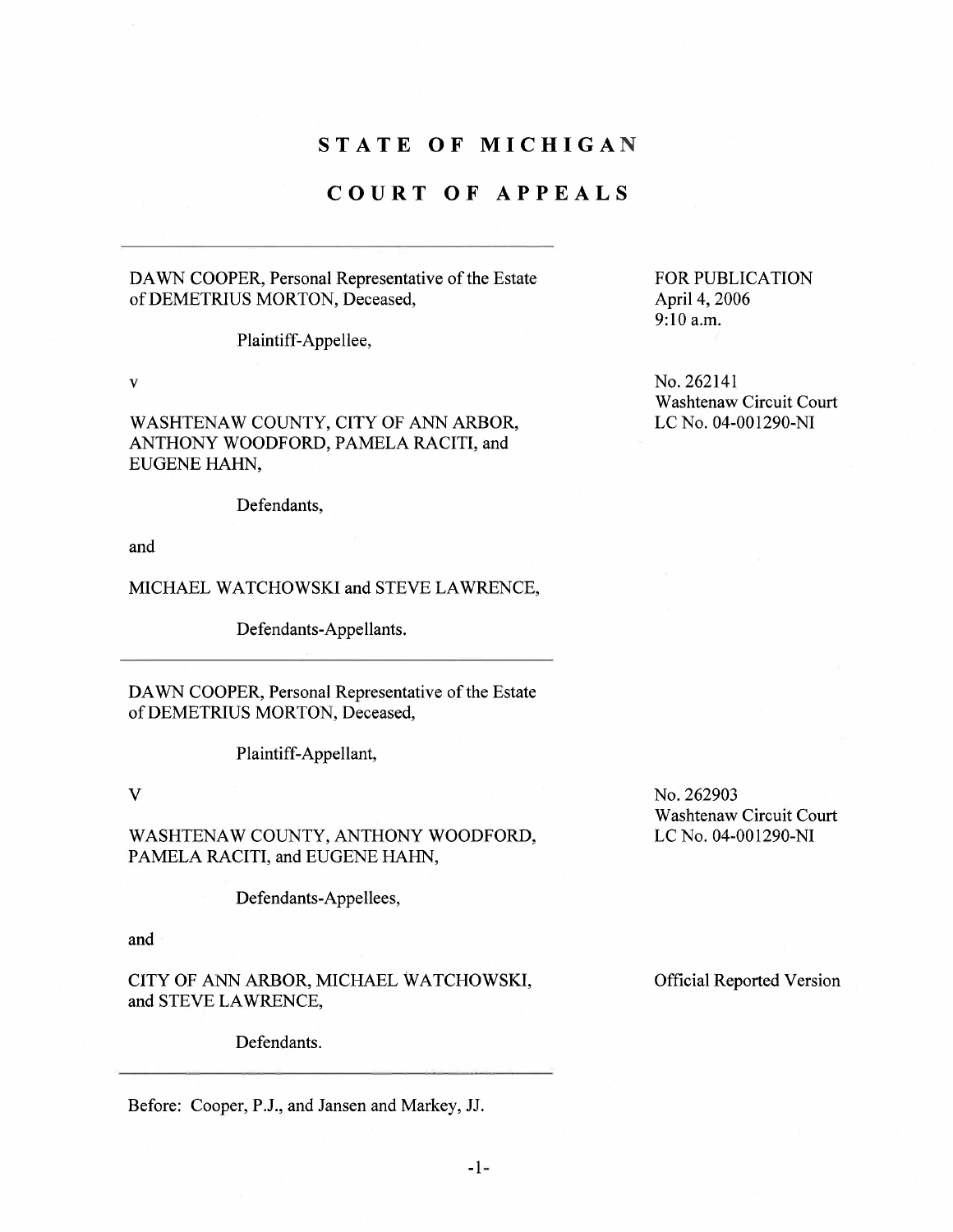#### JANSEN, 1.

In Docket No. 262141, defendants Ann Arbor Police Officers Michael Watchowski and Steve Lawrence appeal as of right the trial court's order denying their motion for summary disposition pursuant to MCR 2.116(C)(7) and (8). In Docket No. 262903, plaintiff appeals by leave granted an order granting summary disposition to defendants Washtenaw County and individual county law enforcement personnel Anthony Woodford, Pamela Raciti, and Eugene Hahn. Plaintiff challenges the dismissal of the individual county defendants only. We conclude that all individual city defendants and the individual county defendants were entitled to summary disposition on the basis of governmental immunity. We therefore reverse the order denying the individual city defendants' motion and affrm the order granting summary disposition in favor of the individual county defendants. These consolidated appeals are being decided without oral argument pursuant to MCR 7.214(E).

This action arises from the death of plaintiff's decedent, Demetrius Morton, who committed suicide while confined in a holding cell at the 15th District Court. At issue in these appeals is whether the individual defendants, law enforcement personnel involved in Morton's confinement, are entitled to summary disposition on the basis of governmental immunity, MCL 691.1407(2), because their alleged conduct was not "the proximate cause" of Morton's death.

This Court reviews de novo rulings on summary disposition motions. *Van v Zahorik*, 460 Mich 320, 326; 597 NW2d 15 (1999).

MCL 691.1407(2) provides individual immunity for governmental employees under certain circumstances. The statute states, in part:

Except as otherwise provided in this section, . . . each officer and employee of a governmental agency. . . is immune from tort liability for an injury to a person . . . caused by the officer, employee . . . while acting on behalf of a governental agency if all of the following are met:

(a) The officer, employee  $\ldots$  is acting or reasonably believes he or she is acting within the scope of his or her authority.

(b) The governmental agency is engaged in the exercise or discharge of a governmental function.

(c) The officer's, employee's  $\ldots$  conduct does not amount to gross note that is *the proximate cause* of the injury or damage. [MCL negligence that is the proximate cause of the injury or damage. 691.1407(2) (emphasis added).)

The phrase "the proximate cause" within subdivision c "is best understood as meaning the one most immediate, efficient, and direct cause preceding an injury." Robinson v Detroit, 462 Mich 439,459; 613 NW2d 307 (2000).

We agree with defendants that the one most immediate, efficient, and direct cause of Morton's death was his own conduct. This case is analogous to Kruger v White Lake Twp, 250 Mich App 622, 626-627; 648 NW2d 660 (2002). There, the plaintiff asked the police to take her